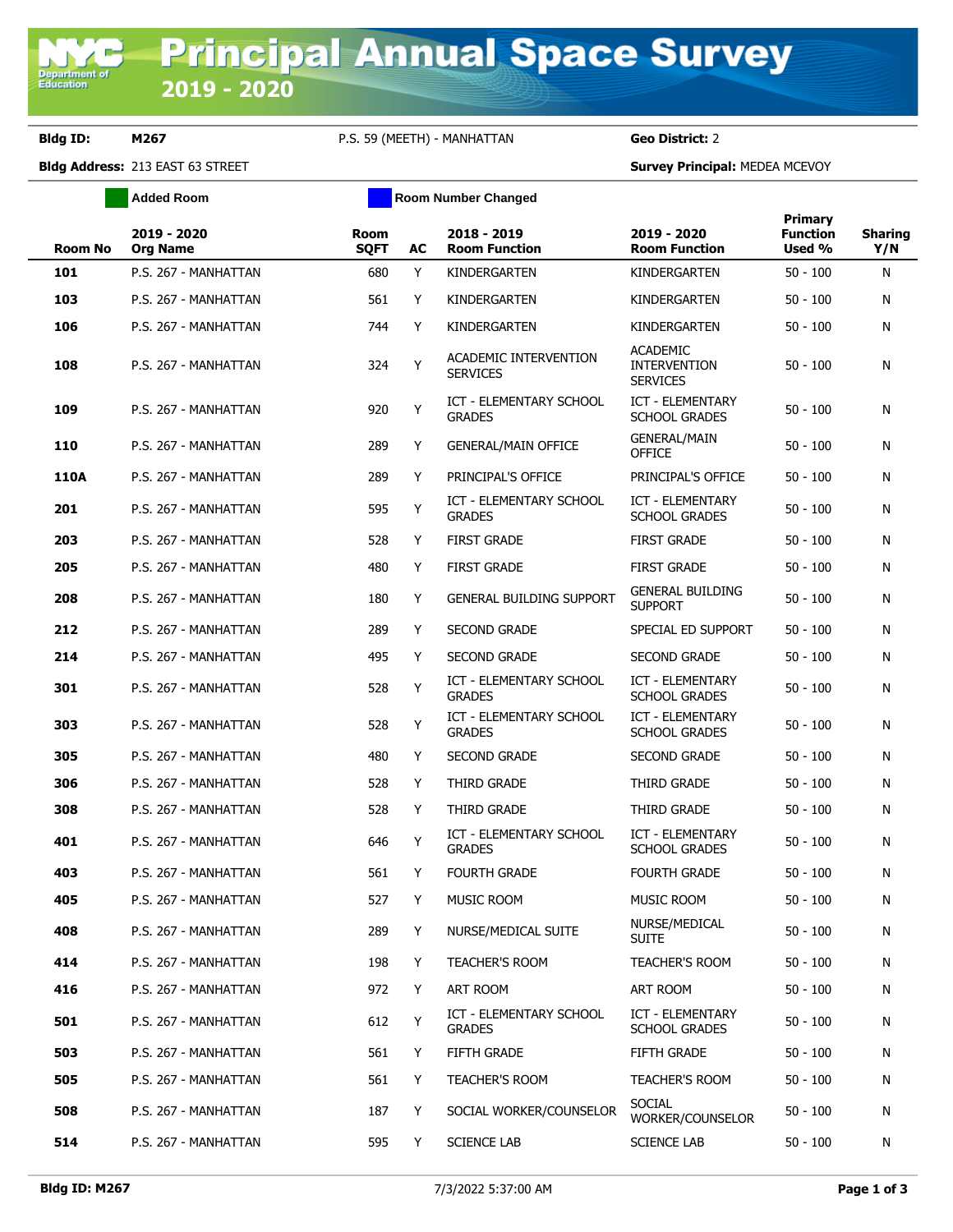**Department of**<br>Education

## **Bldg ID: M267** P.S. 59 (MEETH) - MANHATTAN **Geo District:** 2

**Bldg Address:** 213 EAST 63 STREET **Survey Principal:** MEDEA MCEVOY

| <b>Added Room</b> |                                                                                                                                                                                              | <b>Room Number Changed</b> |    |                                     |                                           |                                      |                       |
|-------------------|----------------------------------------------------------------------------------------------------------------------------------------------------------------------------------------------|----------------------------|----|-------------------------------------|-------------------------------------------|--------------------------------------|-----------------------|
| <b>Room No</b>    | 2019 - 2020<br><b>Org Name</b>                                                                                                                                                               | Room<br><b>SQFT</b>        | AC | 2018 - 2019<br><b>Room Function</b> | 2019 - 2020<br><b>Room Function</b>       | Primary<br><b>Function</b><br>Used % | <b>Sharing</b><br>Y/N |
| 514A              | P.S. 267 - MANHATTAN                                                                                                                                                                         | 324                        | Y  | <b>AP'S OFFICE</b>                  | <b>AP'S OFFICE</b>                        | $50 - 100$                           | N                     |
| 602               | P.S. 267 - MANHATTAN                                                                                                                                                                         | 3344                       | Y  | <b>GYMNASIUM</b>                    | <b>GYMNASIUM</b>                          | $50 - 100$                           | N                     |
| 602B              | P.S. 267 - MANHATTAN                                                                                                                                                                         | 156                        | Y  | <b>COACH'S OFFICE</b>               | <b>COACH'S OFFICE</b>                     | $50 - 100$                           | N                     |
| 703               | P.S. 267 - MANHATTAN                                                                                                                                                                         | 630                        | Y  | <b>GENERAL BUILDING SUPPORT</b>     | <b>GENERAL BUILDING</b><br><b>SUPPORT</b> | $50 - 100$                           | N                     |
| C05 BLR           | P.S. 267 - MANHATTAN                                                                                                                                                                         | 330                        | Y  | <b>GENERAL BUILDING SUPPORT</b>     | <b>GENERAL BUILDING</b><br><b>SUPPORT</b> | $50 - 100$                           | N                     |
| <b>CO8</b>        | P.S. 267 - MANHATTAN                                                                                                                                                                         | 930                        | Y  | STUDENT CAFETERIA                   | STUDENT CAFETERIA                         | $50 - 100$                           | N                     |
| C14               | P.S. 267 - MANHATTAN                                                                                                                                                                         | 720                        | Y  | <b>KITCHEN</b>                      | <b>KITCHEN</b>                            | $50 - 100$                           | N                     |
| C <sub>18</sub>   | P.S. 267 - MANHATTAN                                                                                                                                                                         | 594                        | Y  | OTHER OFFICE                        | OTHER OFFICE                              | $50 - 100$                           | N                     |
|                   | How many hallway bathrooms for students are there in your building?                                                                                                                          |                            |    |                                     |                                           |                                      |                       |
|                   | Are any of the student bathrooms being shared by multiple schools?                                                                                                                           |                            |    |                                     |                                           | N                                    |                       |
|                   | Are all the student bathrooms open throughout the day?                                                                                                                                       |                            | Y  |                                     |                                           |                                      |                       |
|                   | Please identify the number of non-instructional spaces, not reported above, being used for<br>instructional purposes, academic intervention services, or therapeutic or counseling services: |                            | 0  |                                     |                                           |                                      |                       |
|                   | Are any of those non-instructional spaces being shared?                                                                                                                                      |                            |    |                                     |                                           |                                      |                       |